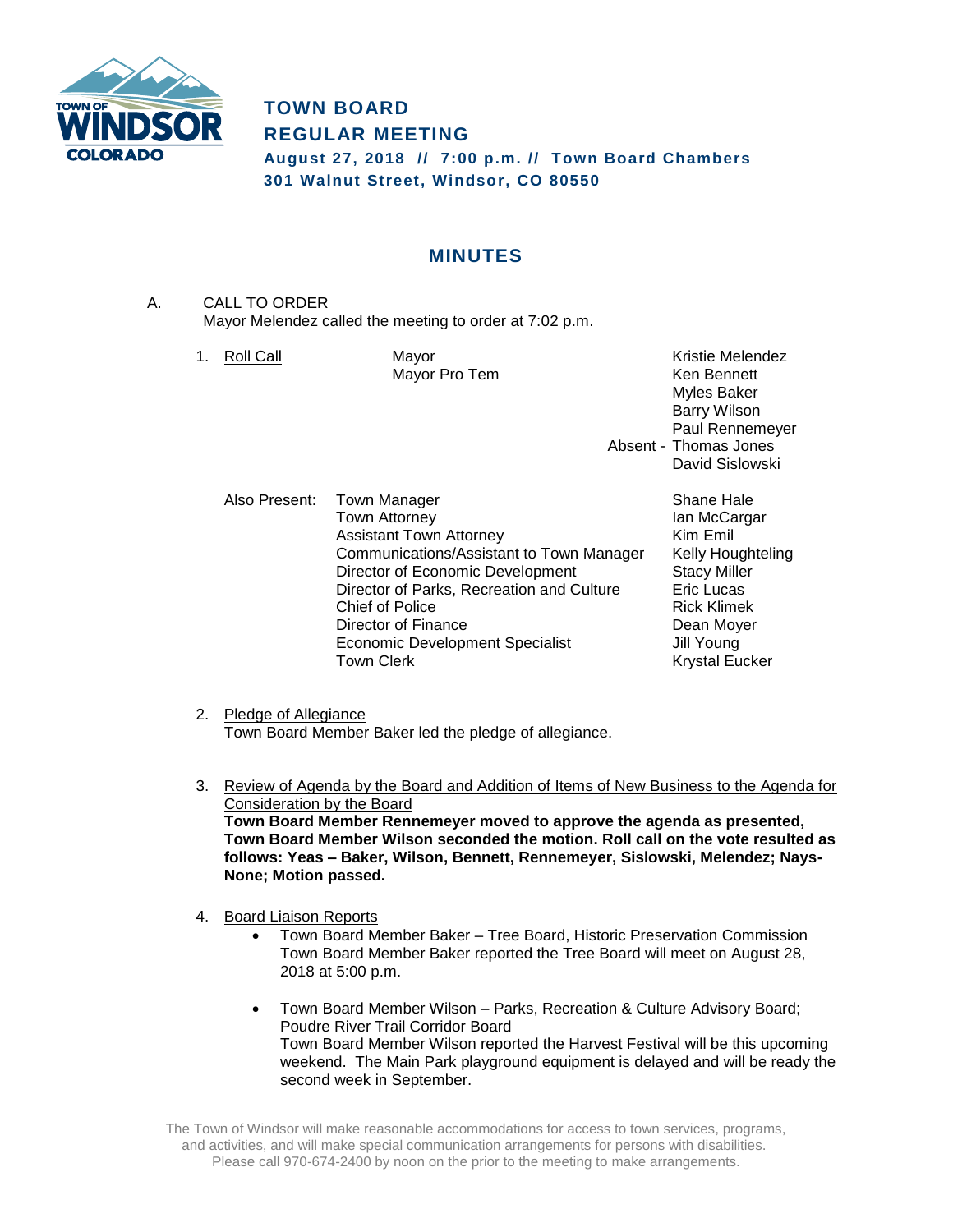Mr. Wilson gave a reminder of the Party on the Poudre event is being held on September 12, 2018 and tickets are \$35.

- Mayor Pro Tem Bennett Water & Sewer Board Mayor Pro Tem Bennett reported the Housing Authority is ready to present the master plan to the Planning Commission for the new senior housing on September 5, 2018. The plan calls for 123 new units and the name of the project will be Golden Meadows. The Governor's Farm purchase is still a possibility. Various foundations have been contacted around northern Colorado seeking funding for an emergency generator.
- Town Board Member Rennemeyer Chamber of Commerce Town Board Member Rennemeyer reported he attended the new teachers breakfast; the school district welcomed 60 new teachers this school year.
- Town Board Member Jones Windsor Housing Authority; Great Western Trail Authority Town Board Member Jones – Absent
- Town Board Member Sislowski –Clearview Library Board; Planning Commission Town Board Member Sislowski reported the Library Board will meet on August 30, 2018.
- Mayor Melendez Downtown Development Authority; North Front Range/MPO Mayor Melendez has no report. Mayor Melendez reported the Downtown Development Authority(DDA) has kicked off the wayfinding sign study and community outreach has begun. There will be more community outreach events in October and November for the citizens to give input on what signage they are wanting around town. The DDA should be closing on backlot property in early September. The Mill will be moving forward in early October.
- 5. Public Invited to be Heard Mayor Melendez opened the meeting up for public comment to which there was none.
- B. CONSENT CALENDAR
	- 1. Minutes of the August 13, 2018 Regular Meeting Krystal Eucker
	- 2. Resolution No. 2018-80 A Resolution Accepting a Deed of Dedication for Right-of-Way and Ratifying the Mayor's Prior Signature Thereon – Kimberly A. Emil **Town Board Member Sislowski moved to approve the consent calendar as presented. Mayor Pro Tem Bennett seconded the motion. Roll call on the vote resulted as follows: Yeas – Baker, Wilson, Bennett, Rennemeyer, Sislowski, Melendez; Nays- None; Motion passed.**
- C. BOARD ACTION
	- 1. Resolution No. 2018-81 A Resolution Approving an Agreement for Economic Incentives Between the Town of Windsor and Vestas Blades America, Inc.
		- Legislative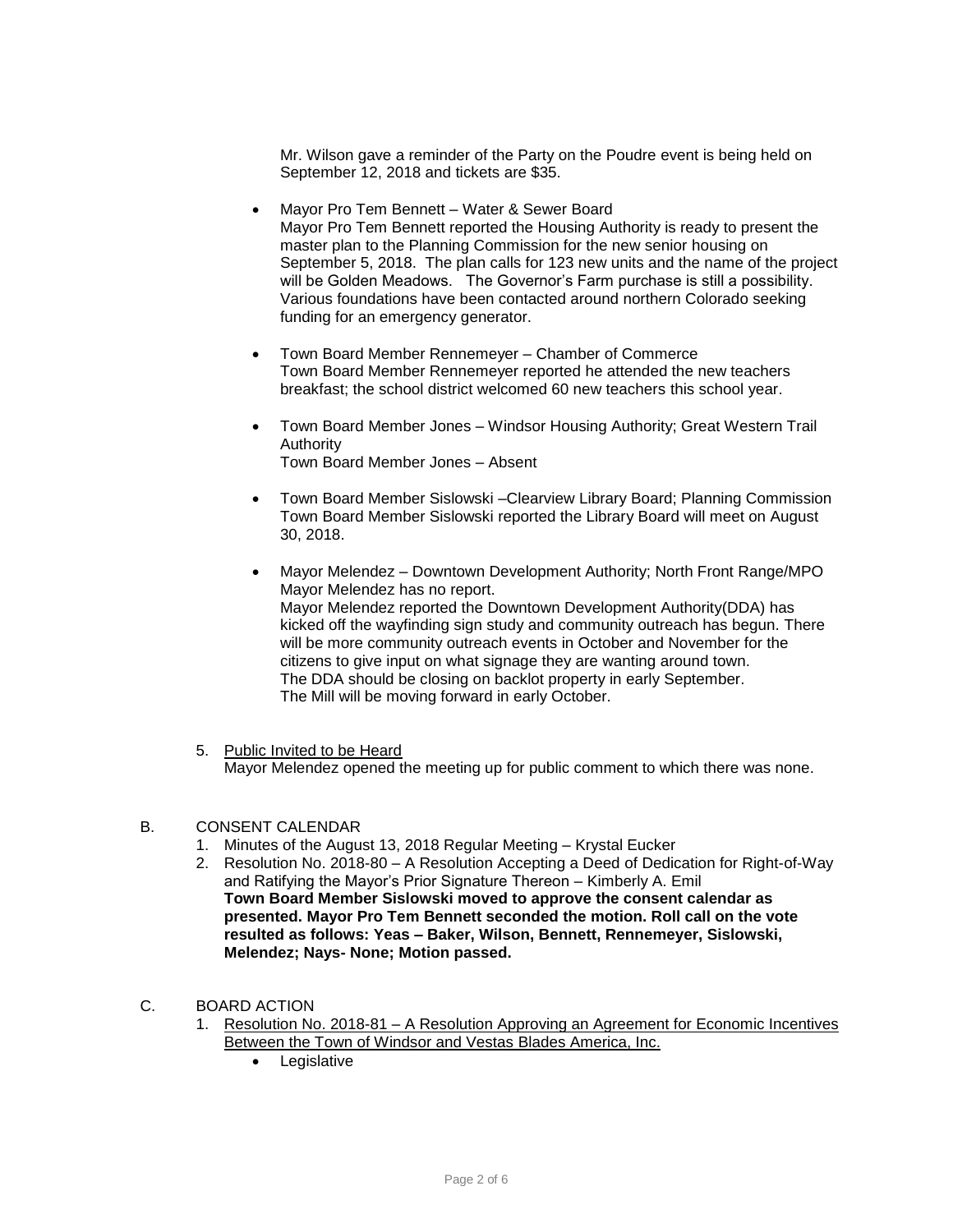Staff presentation: Jill Young, Economic Development Specialist

Per Ms. Young, Vestas has requested an incentive to upgrade equipment for the facility. The total project cost is approximately \$27 million which will retain 1103 employees and add an additional 100 new jobs. The equipment purchase will allow the facility to keep up with current demands and help the company remain competitive within the company's world-wide structure.

Vestes is requesting a 50% personal property tax rebate on the equipment upgrade for a period of three years. The total personal property tax income over three years would be approximately \$115,860.00 and the 50% refund would total approximately \$57,930.00. This incentive would have no effect on the Economic Incentive Fund Balance.

Staff requests approval of Resolution No. 2018-81.

**Town Board Member Rennemeyer moved to approve Resolution No. 2018-81. Town Board Member Wilson seconded the motion. Roll call on the vote resulted as follows: Yeas – Baker, Wilson, Bennett, Rennemeyer, Sislowski, Melendez; Nays-None; Motion passed.**

- 2. Resolution No. 2018-82 A Resolution Approving an Agreement for Economic Incentives Between the Town of Windsor and Hexcel Corporation
	- Legislative
	- Staff presentation: Jill Young, Economic Development Specialist

Per Ms. Young, Hexcel has requested an incentive to add equipment to the facility. The total project cost is approximately \$20 million which will retain 40 jobs and add an additional 50 new jobs. The equipment purchase will allow the facility to keep up with changing market conditions and they will be able to diversify their customer base.

Hexcel is requesting a 50% personal property tax rebate on the new equipment for a period of 10 years. The total personal property tax income over three years would be approximately \$386,018.00 and the 50% refund would total approximately \$193,000.00. This incentive would have no effect on the Economic Incentive Fund Balance.

Staff requests approval of Resolution No. 2018-82.

**Town Board Member Rennemeyer moved to approve Resolution No. 2018-82. Town Board Member Baker seconded the motion. Roll call on the vote resulted as follows: Yeas – Baker, Wilson, Bennett, Rennemeyer, Sislowski, Melendez; Nays-None; Motion passed.**

- 3. Resolution No. 2018-83 A Resolution Approving and Adopting an Intergovernmental Agreement between Weld Re-4 School District and the Town of Windsor for the School Resource Officer Program
	- Legislative action
	- Staff presentation: Rick Klimek, Chief of Police

Chief Klimek informed the Board that Resolution No. 2018-83 is reauthorizing an intergovernmental agreement with the school district in reference to the School Resource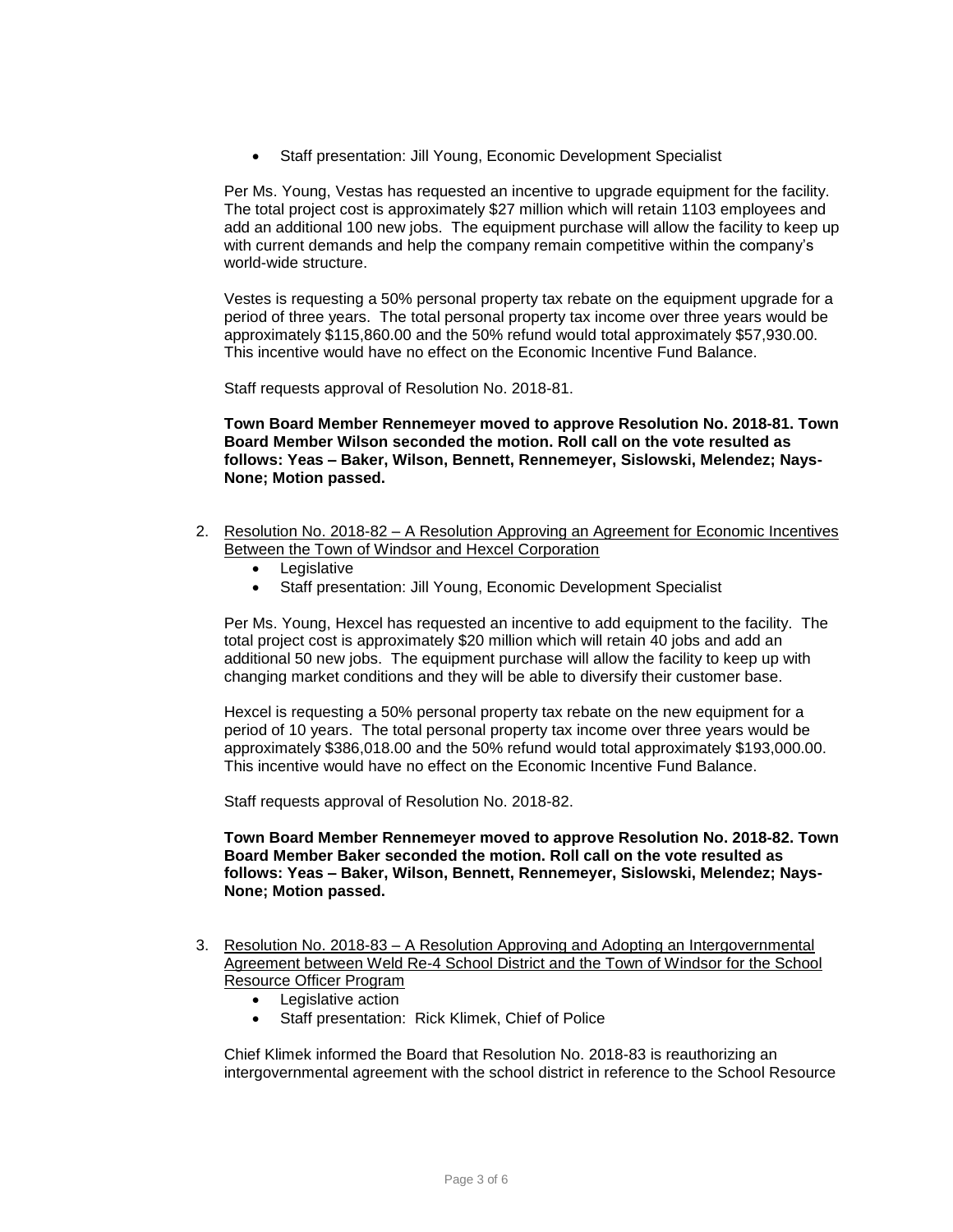Officer (SRO). There is currently one SRO that serves all the schools in Windsor except for the charter school.

Staff recommends approval of Resolution No. 2018-83 as presented.

Mr. Baker inquired if there will be added officers in the future as schools are added to the district or will the one officer be able to get to all the schools.

Chief Klimek stated there will be requests for additional SRO's for the existing schools in the future. The SRO does not service the Severance schools or Charter schools.

Mr. Hale stated the school superintendent and an individual from the school board will be at a future work session to update the Board and request additional SRO's.

- Mr. Baker inquired as to who will serve Severance. Chief Klimek reported the Severance Police Department or the Weld County will service those schools.
- Mr. Rennemeyer inquired if this agreement is for the upcoming 2018-2019 school year. Chief Klimek stated it is for the upcoming school year and the SRO will be Officer Stanger.

**Mayor Pro Tem Bennett moved to approve Resolution No. 2018-83. Town Board Member Rennemeyer seconded the motion. Roll call on the vote resulted as follows: Yeas – Baker, Wilson, Bennett, Rennemeyer, Sislowski, Melendez; Nays-None; Motion passed.**

#### 4. Financial Report

Staff presentation: Dean Moyer, Director of Finance

Mr. Moyer reviewed the Financial Report that was included in the packet material.

- Mr. Sislowski inquired if there is an area in terms of collection that may be of concern. Mr. Moyer stated Windsor is meeting budget numbers although construction use tax is a little behind compared to last year. There will be a number of building permits that will come online shortly so those numbers may end up being ahead of last year.
- Mr. Sislowski inquired if the assessed valuation includes residential and commercial. Per Mr. Moyer; yes.
- 5. Economic Development Report
	- Staff presentation: Stacy Miller, Director of Economic Development

Ms. Miller introduced Lisa Hudson, Director of the Small Business Development Center of East Colorado.

Ms. Hudson informed the Board that a small business in Windsor is working with the Monfort College of Business on a project. New tools are being looked at to elevate the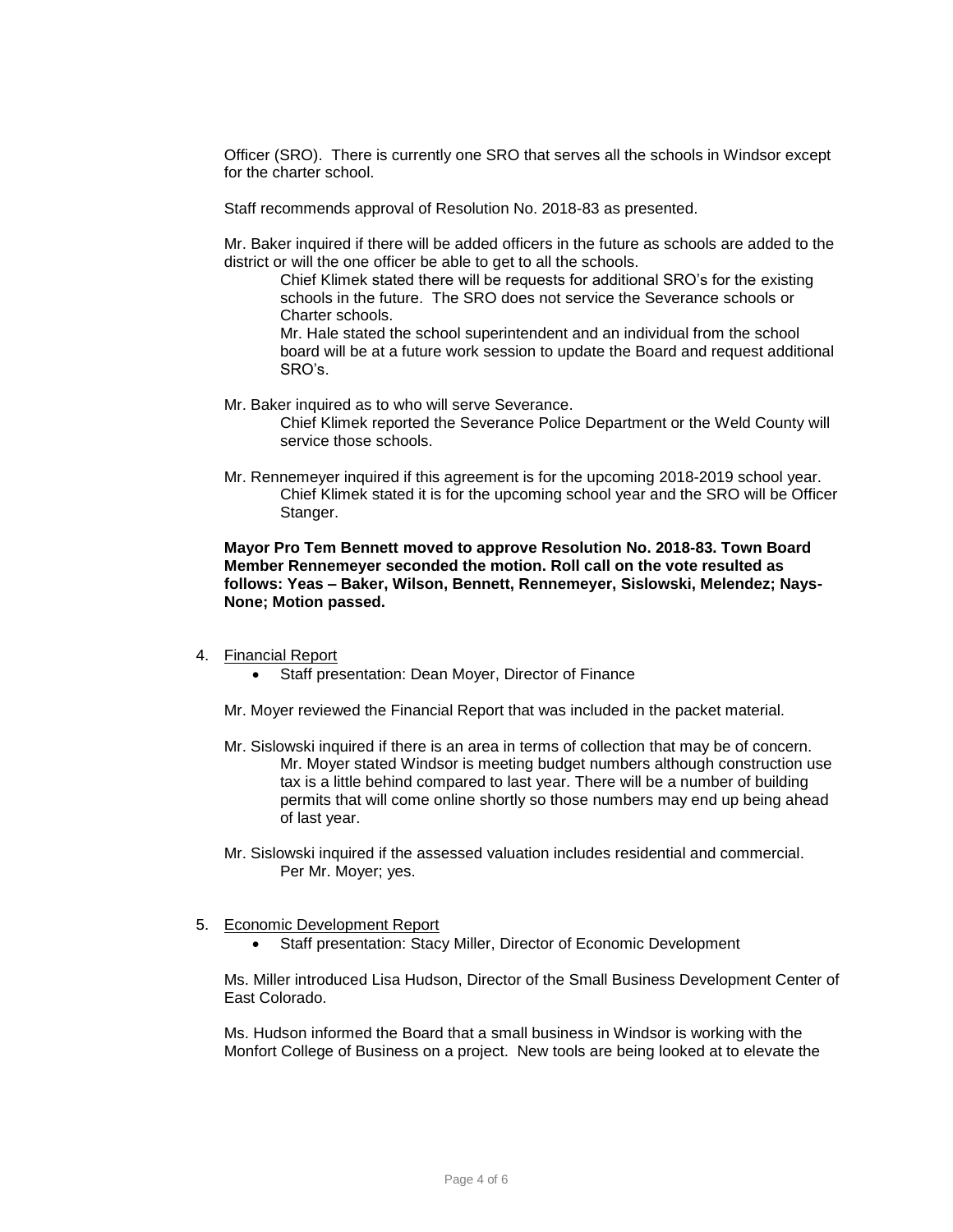benchmarking tools and consulting services to clients to be able to help more of the clients that are already in business.

Over last three years there has been an increase trend in consulting and outreach hours. In 2015 the SBDC was at 323 hours, in 2016 it was at 328 hours and in 2017 it was at 333 hours. There has also been a trend increase over the last 3 years in creating full time jobs; in 2015 19 jobs were created, in 2016 74 jobs were created and in 217 there were 105 jobs created.

Ms. Hudson informed the Board that the SBDC has regular office hours every Tuesday at the Chamber of Commerce.

Mr. Hale inquired as to what other communities are served by Ms. Hudson's office. Ms. Hudson stated her office covers 22,000 square miles of Colorado; east of I-25 and north of LaJunta which includes 13 counties.

Ms. Miller informed the Board that since June, there has been a lot of general activity including meeting with Water Valley and The Brands to discuss growth and some development options. Marketing material from the new brewery that will be going in on County Road 5 was received and have begun promoting that business.

The next meeting for The Ranch Master Plan Steering Committee will be September 13, 2018.

Ms. Miller thanked the Board for their participation in the various activities and events that have been held recently.

#### D. COMMUNICATIONS

- 1. Communications from the Town Attorney Mr. McCargar reminded the Board of the executive session this evening.
- 2. Communications from Town Staff Chief Klimek informed the Board that September 4, 2018 is the first day of school. Crosswalk stations will be set up and details will be sent out in the near future.
- 3. Communications from the Town Manager Mr. Hale reminded the Board of the Joint Meeting on August 29, 2018 at the library.
- 4. Communications from Town Board Members Melendez gave a reminder that there will be no meeting on September 3, 2018 due to the holiday and invited all to attend and participate in the Harvest Festival.

## E. EXECUTIVE SESSION

1. An executive session pursuant to Colorado Revised Statutes § 24-6-402 (4)(e) (I) for the purpose of determining positions relative to matters that may be subject to negotiations; developing strategy for negotiations; and instructing negotiators with respect for certain Economic Development Incentives (Stacy Miller, Director of Economic Development)

## **Town Board Member Rennemeyer moved to go into executive session pursuant to Colorado Revised Statutes § 24-6-402 (4)(e) (I) for the purpose of determining**